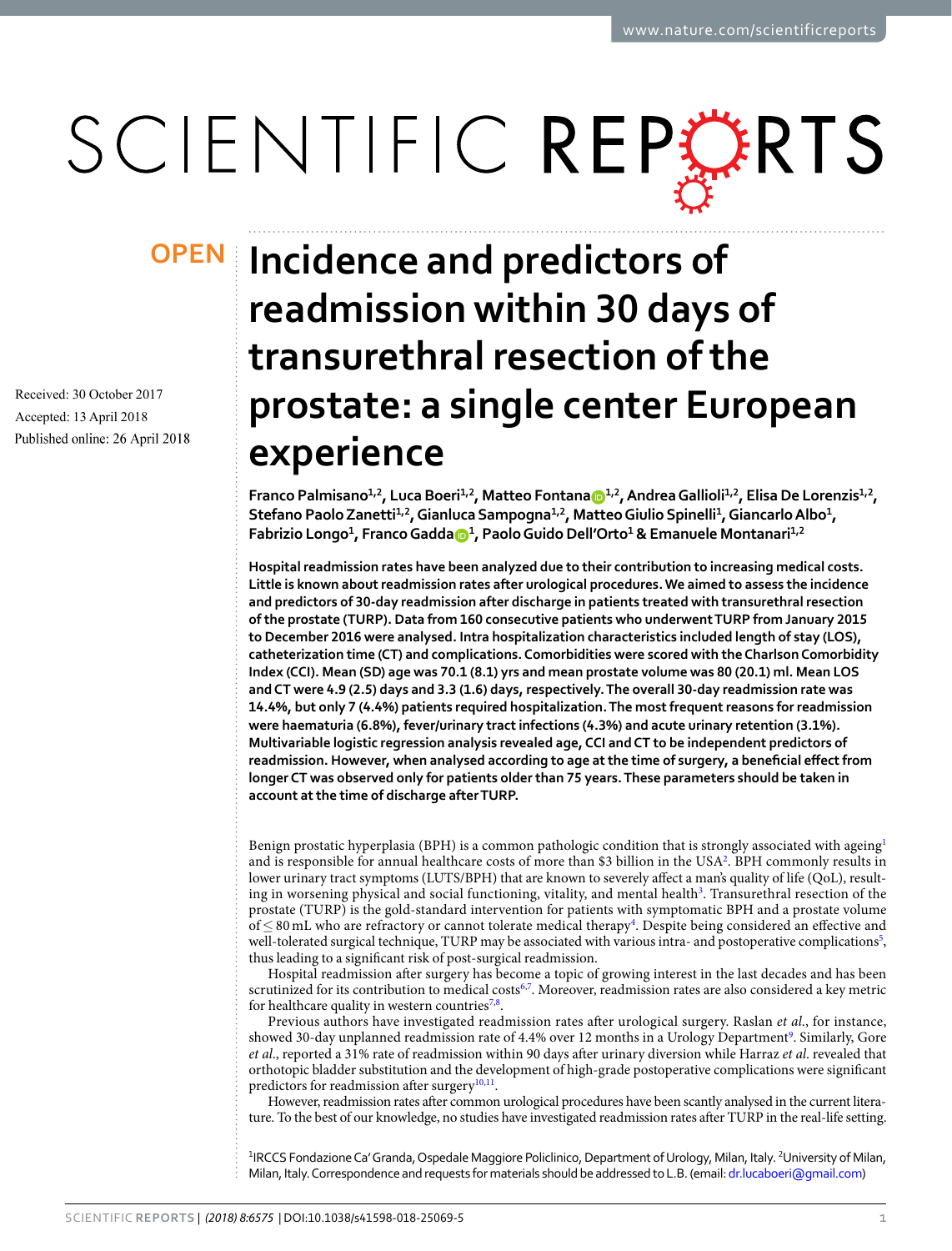<span id="page-1-0"></span>

|                              | Overall                  | Readmission             | <b>No Readmission</b>    | $p$ -value $(F)^*$   |
|------------------------------|--------------------------|-------------------------|--------------------------|----------------------|
| No. of patients (%)          | 160 (100)                | 23 (14.4)               | 137 (85.6)               |                      |
| Age (years)                  | 70.1 (8.0) [48-87]       | 73.5 (9.3) [60-87]      | 69.4 (7.7) [48-86]       | 0.026(5.05)          |
| BMI [ $\text{kg/m}^2$ ]      | 26.1 (4.1) [18.4-42.9]   | 25.9 (4.2) [18.4-35.0]  | 26.1 (4.1) [19.5-42.9]   | 0.83(0.41)           |
| CCI categorized [No. (%)]    |                          |                         |                          | $0.023 (X_2 = 5.57)$ |
| $\boldsymbol{0}$             | 71 (44.4)                | 5(21.7)                 | 66 (48.2)                |                      |
| $\geq$ 1                     | 89 (55.6)                | 18 (78.3)               | 71(51.8)                 |                      |
| Educational Status [No. (%)] |                          |                         |                          | $0.33(X_2=0.94)$     |
| Primary/Secondary school     | 33(20.6)                 | 3(13.0)                 | 30(21.9)                 |                      |
| High school/University       | 127 (79.4)               | 20 (87.0)               | 107(78.1)                |                      |
| Marital Status [No. (%)]     |                          |                         |                          | $0.24 (X_2 = 1.34)$  |
| Single                       | 59 (36.9)                | 6(26.1)                 | 53 (38.7)                |                      |
| Married                      | 101(63.1)                | 17 (73.9)               | 84 (61.3)                |                      |
| POC [No. (%)]                | 55 (34.2)                | 13 (56.5)               | 42 (30.4)                | $0.015 (X_2 = 5.97)$ |
| Time of POC (months)         | $7.8(5.8)[1-32]$         | $11.0(8.3)$ [4-32]      | $6.7(4.5)$ [1-28]        | 0.021(5.67)          |
| AC use $[No. (%)]$           | 9(5.7)                   | 4(17.4)                 | 5(3.7)                   | $0.009 (X_2 = 6.77)$ |
| AP use [No. (%)]             | 53 (33.3)                | 10(45.5)                | 43 (31.3)                | $0.193 (X_2 = 1.69)$ |
| PSA (ng/ml)                  | $3.1(2.4)[0.1-9.9]$      | $3.2(2.6)$ [0.1-8.2]    | $3.1(2.4)[0.1-9.9]$      | 0.84(0.41)           |
| Prostate Volume (ml)         | $80.1(20.1)[15-100]$     | 77.3 (18.8) [15-100]    | $80.5(23.5)[15-100]$     | 0.76(0.09)           |
| Flow Max (ml/sec)            | $14.5(19.1)[2.1-52.0]$   | $18.9(27.8)$ [2.1-52.0] | $14.0(18.8)$ [2.1-42.0]  | 0.48(0.49)           |
| $PVR$ (ml)                   | 126.3 (166.2) [0.0-1000] | 106.1 (89.9) [0.0-500]  | 128.8 (173.6) [0.0-1000] | 0.70(0.15)           |
| Surgery time (min)           | $106.0(46.5)[20-180]$    | 94.3 (37.7) [20-120]    | $108.0(47.6)[30-180]$    | 0.19(1.71)           |
| Hemoglobin drop (g/dl)       | $1.6(1.2)[0.0-5.5]$      | $1.5(1.4)[0.0-5.5]$     | $1.7(1.1)[0.0-5.5]$      | 0.55(0.35)           |
| Catheterization time (days)  | $3.3(1.6)[1-14]$         | $2.6(0.7)[2-5]$         | $3.4(1.7)[1-14]$         | 0.039(4.33)          |
| Length of stay (days)        | $4.9(2.4)[2-19]$         | $3.9(0.9)$ [3-6]        | $5.1(2.6)$ [2-19]        | 0.04(4.26)           |
| Complications [No. (%)]      | 42(26.1)                 | 9(39.1)                 | 33 (23.8)                | $0.124 (X_2 = 2.36)$ |
| Clavien Dindo I              | 24(15.0)                 | 5(21.7)                 | 19(13.8)                 |                      |
| Clavien DIndo II             | 17(10.6)                 | 4(17.4)                 | 13(9.5)                  |                      |
| Clavien DIndo III            | 1(0.6)                   | 0(0.0)                  | 1(0.7)                   |                      |
| Postoperative PSA (ng/ml)    | $1.1(1.0)[0.1-5.2]$      | $1.5(1.2)[0.1-4.1]$     | $0.9(1.1)$ $[0.1-5.2]$   | 0.17(0.21)           |

**Table 1.** Baseline characteristics and descriptive statistics of participants (No. = 160; mean (SD), [range]). Keys: BMI=body mass index; CCI=Charlson Comorbidity Index; POC=Preoperative catheterization; AC=Anticoagulation; AP=Antiplatelet; PSA=Prostate Specific Antigen; PVR=Post void residual volume; \*P value according to chi-square test or analysis of variance (ANOVA), as indicated.

To this aim, we conducted a cross-sectional study assessing the incidence and predictors of 30-day readmission afer discharge in a cohort of men treated with TURP for LUTS/BPH.

#### **Results**

The initial cohort of patients included 169 men submitted to TURP but 9 patients were definitively excluded from the analysis for missing data. Between January 2015 to April 2017, 23 (14.4%) patients were readmitted to the ER within 30 days of discharge. However, readmission requiring hospitalization was reported for only 7 (4.4%) patients.

Table [1](#page-1-0) reports the overall demographic characteristics of the cohort of patients. The mean (SD) age was 70.1 (8.0) years and mean PV was 80.1 (20.1) ml. Mean CT and LOS were 3.3 (1.6) and 4.9 (2.4) days, respectively. Patients who experienced a readmission within 30 days of discharge were older (73.5 vs. 69.4 yrs;  $p = 0.026$ ) and had a higher rate of comorbidities (namely CCI > 1) (78.3% vs. 51.8%;  $p = 0.023$ ) than those who were not readmitted. Moreover, readmitted patients were more likely to have a POC ( $p=0.015$ ) and more frequently were under AC therapy (17.4% vs. 3.7%;  $p = 0.009$ ). No differences were found with regard to BMI, educational and marital status, preoperative PSA, prostate volume, Qmax or PVR.

With regard to perioperative outcomes, patients who experienced a readmission within 30 days had shorter catheterization times (2.6 vs. 3.4 days;  $p=0.039$ ) and shorter hospital stays (3.9 vs. 5.1 days;  $p=0.04$ ) than those who were not readmitted after TURP. The complication rate was similar between groups. Overall, complications were observed in 42 (26.1%) patients with no statistical difference between groups ( $p=0.124$ ). Postoperative hematuria and blood clot retention (Clavien I) occurred in 24 (15.0%) patients and were resolved with hydration and evacuation, respectively. Anaemia requiring blood transfusion and postoperative urinary tract infections with fever requiring antibiotics (Clavien II) were observed in 17 (10.6%) patients. Only one patient had persistent postoperative blood loss and was successfully treated with surgical haemostasis (Clavien IIIb). Patients did not difer in terms of postoperative PSA.

The most frequent reasons for ER readmission were haematuria ( $n=11$ ; 6.8%), fever/urinary tract infections (UTI) ( $n=7$ ; 4.3%) and acute urinary retention ( $n=5$ ; 3.1%). More specifically, hospitalization was necessary for 4 patients with macroscopic haematuria and 3 patients with UTI. All UTIs were symptomatic and each of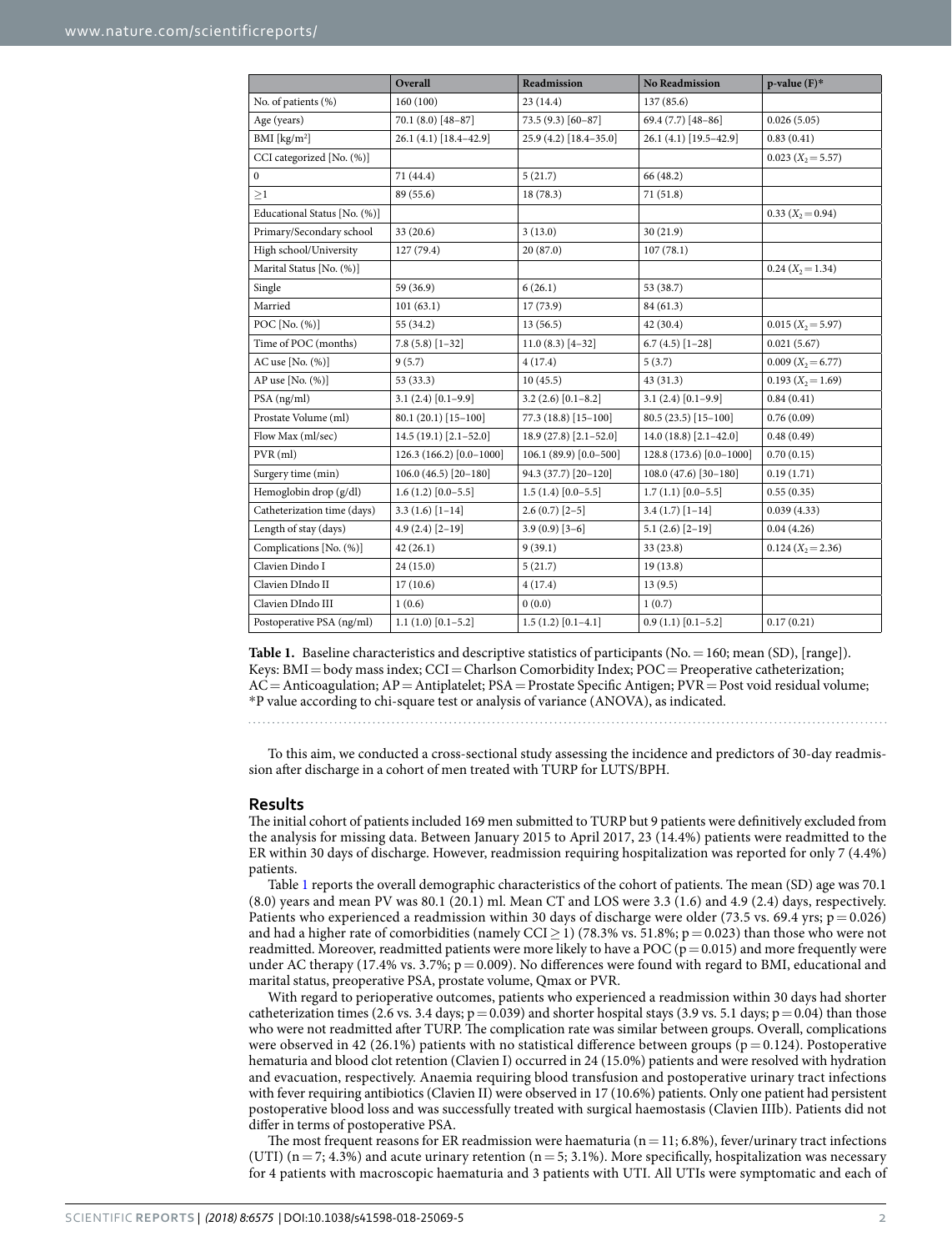<span id="page-2-0"></span>

|                           | <b>UVA</b>           |         |                     | <b>MVA</b> |  |
|---------------------------|----------------------|---------|---------------------|------------|--|
|                           | OR (95% CI)          | p-value | OR (95% CI)         | p-value    |  |
| Age (years)               | $1.14(1.07-1.22)$    | < 0.001 | $1.21(1.08-1.34)$   | < 0.001    |  |
| BMI [ $\text{kg/m}^2$ ]   | $0.98(0.88 - 1.011)$ | 0.84    | $1.05(0.90-1.21)$   | 0.53       |  |
| <b>CCI</b> categorized    |                      |         |                     |            |  |
| $\mathbf{0}$              | Reference            |         | Reference           |            |  |
| $\geq$ 1                  | $5.31(1.35 - 8.26)$  | 0.001   | $4.19(1.21-9.53)$   | 0.046      |  |
| <b>Educational Status</b> |                      |         |                     |            |  |
| Prim/Secondary school     | Reference            |         |                     |            |  |
| High school/University    | $0.53(0.14-1.92)$    | 0.33    |                     |            |  |
| <b>Marital Status</b>     |                      |         |                     |            |  |
| Single                    | Reference            |         |                     |            |  |
| Married                   | $1.78(0.66 - 4.82)$  | 0.25    |                     |            |  |
| POC                       | $2.98(1.21 - 7.34)$  | 0.018   | $2.07(0.53 - 6.10)$ | 0.294      |  |
| Prostate Volume (ml)      | $0.99(0.98 - 1.01)$  | 0.76    |                     |            |  |
| Hemoglobin drop (g/dl)    | $0.88(0.60 - 1.31)$  | 0.55    |                     |            |  |
| Catheterization time      | $0.28(0.14 - 0.60)$  | 0.001   | $0.28(0.08-0.93)$   | 0.038      |  |
| Length of stay (days)     | $0.52(0.32 - 0.81)$  | 0.005   | $0.65(0.29 - 1.44)$ | 0.29       |  |
| AC use                    | $7.75(1.79-6.76)$    | < 0.001 | $2.33(1.38-9.23)$   | 0.21       |  |
| Complications             | $2.05(0.81 - 5.20)$  | 0.129   | $1.34(0.56 - 3.23)$ | 0.13       |  |

**Table 2.** Univariate and Multivariable logistic regression analysis evaluating factors associated with 30-days readmission status in the whole cohort. Keys:  $B\overline{M}I = \text{body mass index; } CCI = \text{Charson Comorbidity Index; }$  $POC = Preoperative catheterization; AC = Anticoagulation.$ 

these patients' urine culture was positive for E. coli ( $>$ 100,000 UFC). Patients with UTI were treated first with a wide-spectrum antibiotic (III-generation cephalosporin) and then according to antibiogram results.

Table [2](#page-2-0) reports UVA and MVA logistic regression analysis assessing potential predictors of 30-day readmission after discharge. Univariate logistic regression analysis showed that age (OR 1.14;  $p < 0.001$ ), CCI  $\geq$  1 (OR 5.31; p = 0.001), POC (OR 2.98; p = 0.02), CT (OR 0.28; p < 0.001), LOS (OR 0.52; p = 0.005) and AC therapy  $(OR 7.75; p < 0.001)$  were all associated with 30-day readmission after discharge. MVA analysis revealed that only age (OR 1.21;  $p < 0.001$ ), CCI (OR 4.19;  $p = 0.04$ ) and CT (OR 0.28;  $p = 0.03$ ) were independent predictors of 30-days post-surgical readmission, afer accounting for BMI, POC, AC use and length of hospital stay.

Figure [1](#page-3-0) depicts the catheterization times that best predict a major reduction in 30-day readmission according to age. We found that only patients older than 75 years benefited from a catheterization time  $>$ 3 days (p=0.045).

### **Discussion**

The aim of our study was to assess the incidence and predictors of 30-day readmission in a cohort of patients who underwent TURP for LUTS/BPH, in the real life setting. We found an overall 30-day ER readmission rate of 14.4%, but readmission-requiring hospitalization was reported in only 7 (4.4%) patients. Patients who experienced a readmission were more likely to be older, to have higher CCI values and shorter hospital stays and catheterization times than those who were not readmitted. Moreover, readmitted patients were more likely to have a POC and more frequently on anticoagulation medication. Of clinical importance, we found a beneft from a catheterization time >3 days, but only for patients older than 75 years.

Our interest was fuelled by the lack of research in the current literature regarding the factors associated with 30-day readmission afer common urological procedures. Tis is particularly true for TURP, which represents the gold standard treatment for symptomatic LUTS/BPH and is performed worldwide by thousands of Urologists<sup>4</sup>.

Previous studies examining the rate and predictors of readmission afer urological surgery have focused mainly on complex procedures. Moschini *et al*. revealed a 30-day readmission rate of 12.2% in a cohort of 1090 patients treated with radical cystectomy for bladder cancer. In this study, older age and shorter LOS were associated with an increased risk of readmission afer surger[y12](#page-5-11). Gore *et al*., instead, found a 90-day readmission rate of 31% in a large cohort of patients who underwent urinary diversion, and showed that readmitted patients had higher comorbidity counts (as defined by the CCI) than those who were not readmitted<sup>10</sup>. On the contrary, another study revealed early (<3 months) and late (>3 months) readmission rates of 8.6% and 11%, respectively, after radical cystectomy and urinary diversion<sup>11</sup>. Interestingly, the authors failed to find any associations between readmission rates and patient demographics or pathological fndings, while showing that orthotopic bladder substitution and the development of postoperative high-grade complications were the only signifcant predictors for overall readmission<sup>11</sup>. Similar findings were also reported in studies assessing readmission rates in a series of patients who had undergone robot assisted radical prostatectomy (RARP[\)13.](#page-5-12) RARP patients had a low overall rate of 30-day readmission (ranging from 2.8% to 4.7% in the literature) with the main predictors of readmission being a history of advanced and/or aggressive disease and the occurrence of perioperative complication[s13.](#page-5-12)

Importantly, only a few studies have evaluated readmission rates after common urological procedures. Rambachan *et al*. analysed causes of readmission after outpatient urological surgery and showed a readmission-requiring hospitalization rate of 4.2% after TURP<sup>[8](#page-5-7)</sup>. Moreover, they found that a history of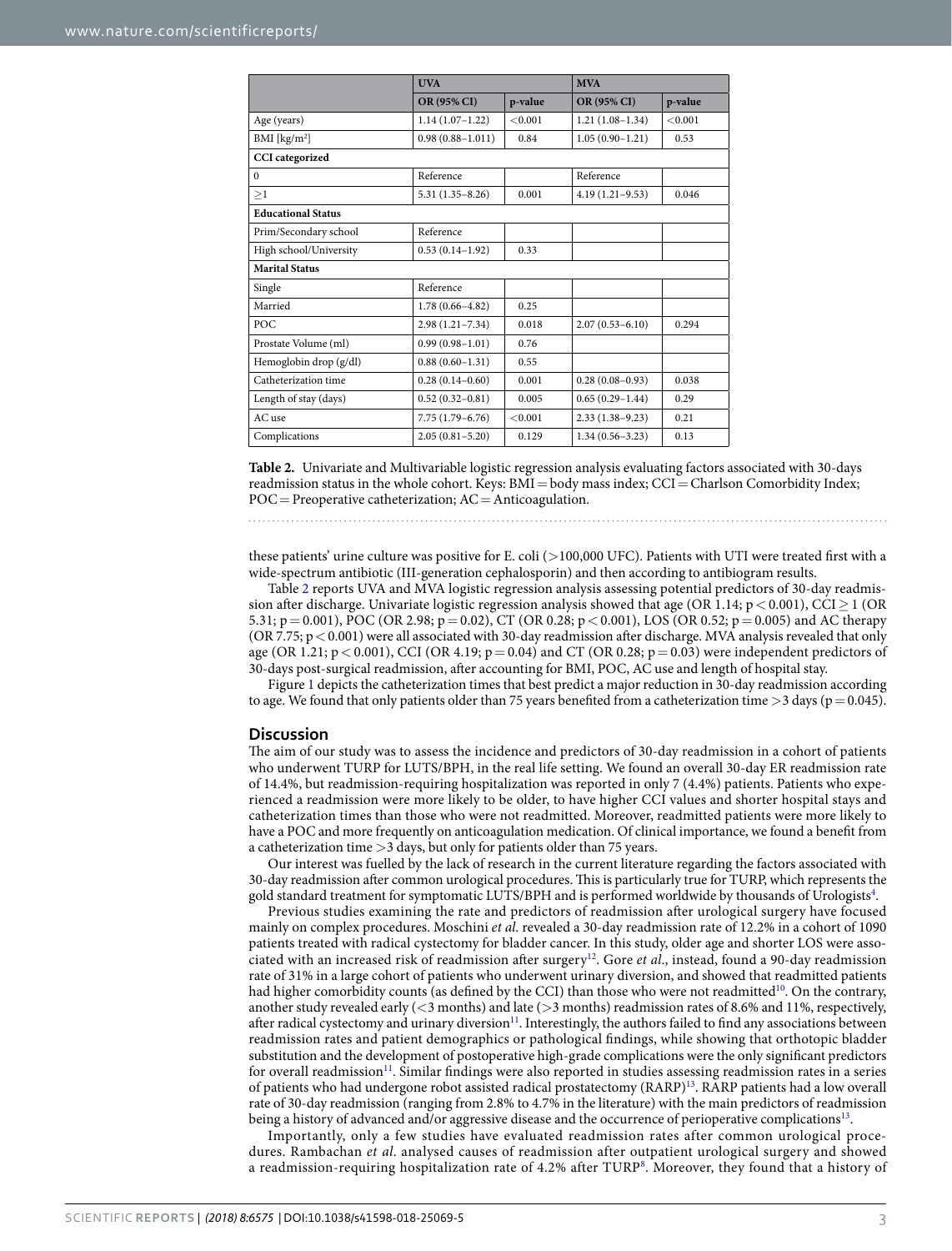

<span id="page-3-0"></span>Figure [1](#page-3-0). Thirty-day readmission stratified according to catheterization time (days) and age Fig. 1 depicts the catheterization times that best predict a major reduction in 30-day readmission according to age.

disseminated cancer, bleeding disorder, an ASA physical status of 3 or 4, gender (male) and age were signifcant predictors of readmission after outpatient urological surgery<sup>[8](#page-5-7)</sup>.

Coley *et al*., instead, reported a readmission rate of 2.9% afer urological ambulatory surgery and showed that postoperative pain was the most common reason for return<sup>14</sup>.

Additionally, a previous study reported an overall readmission rate of 4.4% over 12 months for a Urology Department of a district general hospital, and a 30-day readmission rate of 9% following TURP<sup>9</sup>. The main causes of readmission were acute urinary retention (83%) and urosepsis (17%).

We performed the first study evaluating the rate and predictors of 30-day readmission after TURP for LUTS/ BPH in the real life setting. Our results corroborate the previously mentioned studies on complex urological surgery as we found that age, a higher comorbidity count and a shorter LOS and CT were signifcantly associated with readmission afer TURP. Moreover, we also showed that readmitted patients were more likely to have a POC and more frequently were assuming anticoagulation therapy, as compared to those who did not experience a readmission.

These results are of major clinical importance because they can aid physicians in the identification of patients who are at an increased risk of readmission afer TURP, and may lead to the introduction of prevention strategies to reduce readmission rates in the everyday clinical practice.

The most frequent reasons for ER readmission in our cohort were haematuria, fever/urinary tract infections and acute urinary retention.

Macroscopic haematuria afer TURP has been thoroughly investigated in the current literature. Normand *et al*., for example, reported a 1.6% re-hospitalization rate due to haematuria and bladder clot obstruction in a series of 624 patients submitted to  $\text{URP}^{15}$ . Our results are in line with these findings as we reported hospitalization-requiring readmission for only 4/160 (2.5%) patients for macroscopic haematuria.

Moreover, we also found that 4.3% of patients returned for fever/urinary tract infections. The type of preand postoperative bacterial colonization of the urine and prostate gland tissue is of major clinical importance in patients undergoing TURP. Heidler *et al*. found an heterogeneous trend in the bacterial colonization in diferent culture samples (pre-, postoperative urine cultures and prostate gland tissue culture) but the authors showed that the group with positive cultures was at greater risk to develop postoperative complications<sup>16</sup>. All patients in our cohort had negative urine cultures before surgery, but the presence of bacterial colonization in the prostate tissue, especially in patients with POC, could not be excluded.

Given that the number of patients on AC therapy has increased dramatically in recent years<sup>[17](#page-5-16)</sup>, the management of AC therapy during TURP has been extensively debated in the current literature<sup>18</sup>. Previous studies have shown high rates of clot retention and late haematuria afer TURP with a greater need for blood transfusions for patients on continued AC therapy<sup>19</sup> compared to those not on AC therapy. Furthermore, patients on AC therapy were also rehospitalized at a greater rate<sup>20</sup>. We found that readmitted patients were more frequently on AC therapy and that AC therapy was associated with readmission after TURP. These results strongly support the need for greater care and attention in this specifc population, which is at a higher risk for bleeding, and multimodal management of AC therapy in order to reduce post surgical complications<sup>21</sup>.

In line with previous studies<sup>[12](#page-5-11)</sup> we found that readmitted patients had a shorter LOS than those not readmitted and that a short LOS was associated with post TURP readmission. Moreover, readmitted patients also had shorter CTs than those who were not readmitted and, importantly, a shorter CT was associated with 30-day readmission in both univariable and multivariable analysis. This protective effect of longer CT ( $>$ the MOC of 3 days), on readmission was investigated, stratifying patients according to age. Importantly, only patients older than 75 years were found to beneft from a longer CT in terms of avoiding readmission.

Our study makes several important advancements with respect to previous reports on hospital readmission rates in the feld of urology. First, our investigation is the only available study assessing the incidence and predictors of 30-day readmission afer TURP for LUTS/BPH in the real life setting. Moreover, all of the patients in our cohort were treated at a single tertiary referral center, thus taking advantage of experienced surgeons and a high-volume setting. We also assessed incidence and predictors of 30-day readmission with the beneft of a single-center experience with a unique management strategy for TURP patients, while previous authors have investigated readmission rates in cohorts from multicenter experiences<sup>8,14</sup>.

Despite the potential clinical impact of our results, due to the cross sectional nature of our study, we were unable to assess the underlying mechanisms of the association between our predictors (age, LOS, CT) and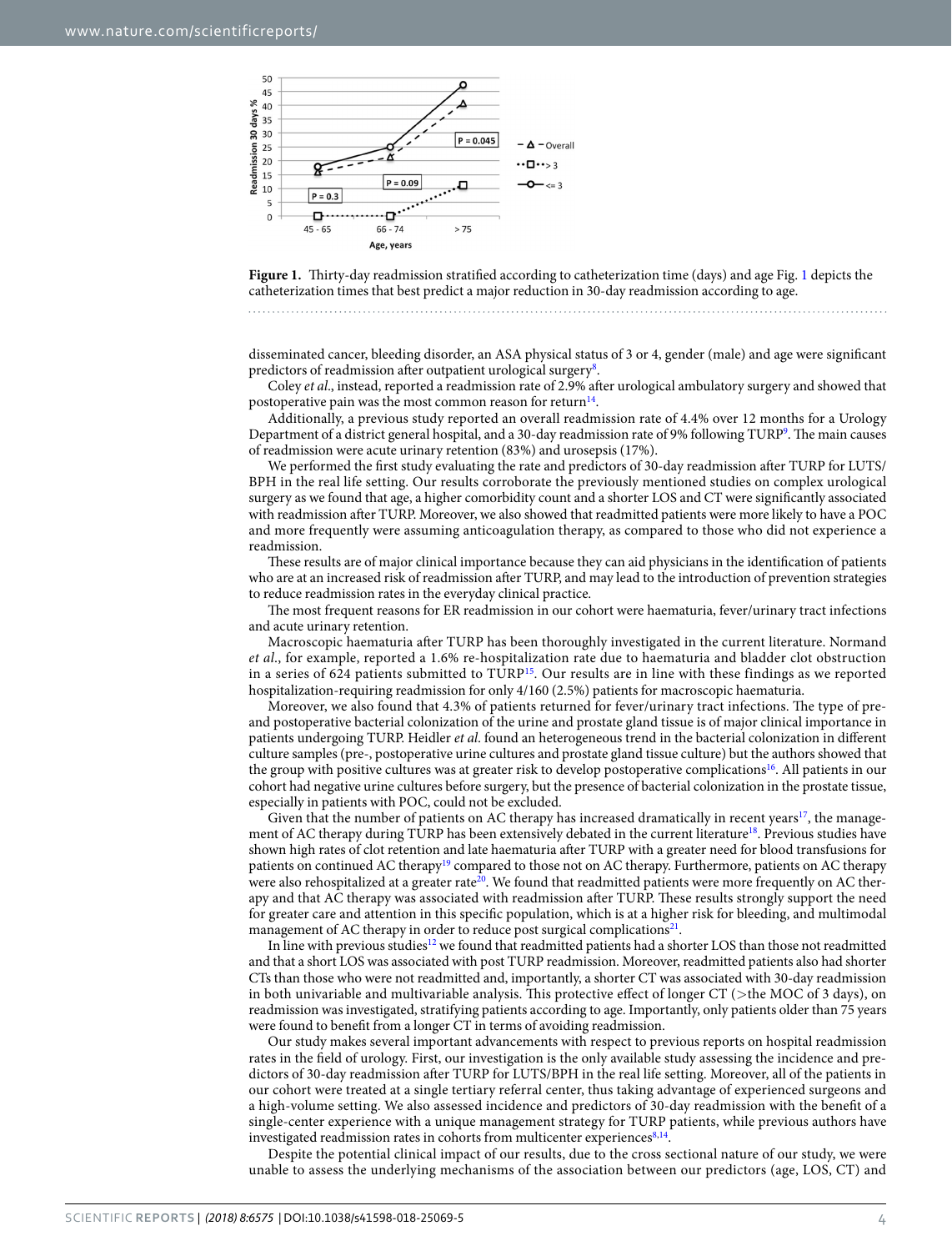readmission afer TURP. However, we can speculate several likely explanations for these associations. First, older patients are typically frailer than younger ones and may be more susceptible to postoperative infections (due to their reduced immune system activity<sup>22</sup>). Second, older patients have a high rate of cardiovascular and metabolic disorders (as depicted by the CCI) requiring AP/AC therapy that can be responsible for the higher rate of haematuria afer TURP. On the contrary, it is well known that older patients have a hypercoagulability state that may predispose them to blood clot formation and subsequent urinary retention<sup>23</sup>. Finally, in terms of CT, we can speculated that a prolonged catheterization time could be useful to reduce the risk of urinary retention due to the infammatory-related oedema of the prostatic fossa afer TURP.

We strongly believe that a cohort study with an independent, larger, and more diverse sample is needed to validate our results. A limitation of this study was our inability to evaluate complications and readmissions beyond the 30-day postoperative period. Moreover, precise data regarding patients' medications other than BPH treatment and AC/AP, as well as the histological characterization of the severity of prostatic infammation, which could all potentially impact our primary outcome, was not available. However, we believe these fndings are clinically relevant due to their strong characterization in the context of the real-life setting. Our fndings could help clinicians assess readmission risk during patient recovery. Particularly, we showed that AC use, patient CCI and patient age must be taken in account to assess the real beneft of longer CT, and that a strategy focused on increasing CT appears to be indicated only for patients older than 75 years. Further studies may be necessary to defne what types of interventions would be most useful for reducing readmission rates afer TURP.

In conclusion, we observed a 30-day ER readmission rate of 14.4% in a cohort of patients treated with TURP for LUTS/BPH. Readmitted patients were more likely to be older, have higher CCI values, and have shorter hospital stays and catheterization times than those who did not experience readmission. An increase of CT was associated with a protective efect on the risk of readmission, however this was true only for patients older than 75 years. Our fndings may aid clinicians in assessing the risk of readmission afer patient discharge.

#### **Methods**

Data from 160 consecutive Caucasian – European patients who underwent bipolar TURP for LUTS/BPH at a tertiary referral center from January 2015 to April 2017 were retrospectively analysed. Demographic information, patient factors and intra-hospitalization characteristics were collected. A detailed medical history was collected for every patient. Health-signifcant comorbidities were scored with the Charlson Comorbidity Index (CCI; categorized 0 vs.  $\geq$  1)<sup>24</sup>. Measured body mass index (BMI) was considered for each patient.

Demographic information included patient age at the time of procedure, marital status and educational status. The cohort included a group of patients on anticoagulation (AC) and antiplatelet (AP) therapy. This group included patients whose AP therapy was not interrupted pre-, peri-, and/or postoperatively and patients who underwent perioperative AC bridging with low molecular weight heparin. Preoperative catheterization (POC) rate, and time of POC were also considered. Prostate Specifc Antigen (PSA), prostate volume (PV), urinary maximum fow rate (Qmax) and postvoiding residual volume (PVR) were collected for every patient. A negative preoperative urine culture was required before surgery. All patients with a positive preoperative urine culture were treated in relation to the antibiogram results until the urine became sterile. Following our internal protocol, based on the local pattern of antimicrobial resistance, we used a frst-generation cephalosporin as the standard preoperative prophylactic wide-spectrum antibiotic. In the case of beta-lactamase allergy, a combination of clindamycin+gentamycin was administered preoperatively.

Postoperative factors included haemoglobin drop, catheterization time (CT) and length of hospital stay (LOS). Complications were analysed according the Clavin-Dindo classification<sup>25</sup>. Patients received the histologic report 15 days after surgery during an office-based visit. Patients with a histologic report suggestive of incidental prostate cancer were excluded from the study ( $n=4$ ). Exclusion criteria were the presence of a known prostate or bladder cancer, a history of bladder disease or other urologic conditions likely to afect micturition afer surgery, and neurogenic disorders (any type, including a positive history for overactive bladder or detrusor underactivity). Moreover, accord-ing to the current European Association of Urology Guidelines<sup>[4](#page-5-3)</sup> we performed urodynamic testing on patients with PVR > 300 ml and those older than 80 years. We have included in the study only cases suggestive for bladder obstruction ( $N=5$ ) and we excluded those with reported detrusor overactivity or detrusor underactivity.

Two experienced urologists, with an experience of more than 100 TURPs each, performed all of the procedures.

Patient counselling and follow-up were standardized among the cohort. All patients were instructed to return to the emergency department of the same hospital if they developed post-TURP complications. Follow-up visits for the evaluation of possible complications were scheduled 15 and 60 days afer surgery as per standard clinical protocol. An assessment of PSA, urinary flow rate and PVR were scheduled 2-months after surgery.

The primary outcome was defined as admission to the emergency room (ER) of the same or a different hospital for a postoperative complication related to primary surgery within 30 days of discharge. Readmission rates were investigated either during the scheduled follow-up visit or with phone calls to patients who were lost at follow up 2 months after surgery.

The primary endpoint of the study was to assess the rate of readmission within 30 days in our cohort of patients treated with TURP for LUTS/BPH. We also evaluated potential factors associated with readmission afer TURP.

Data collection was carried out following the principles outlined in the Declaration of Helsinki; afer approval of the IRCCS Fondazione Ca' Granda – Ospedale Maggiore Policlinico Ethical Committee, all patients signed an informed consent agreeing to supply their own anonymous data for this and future studies.

Data are presented as means (SD; ranges). The statistical significance of differences in means and proportions was tested with the one-way analysis of variance (ANOVA) and Pearson chi-square test, respectively. A 95%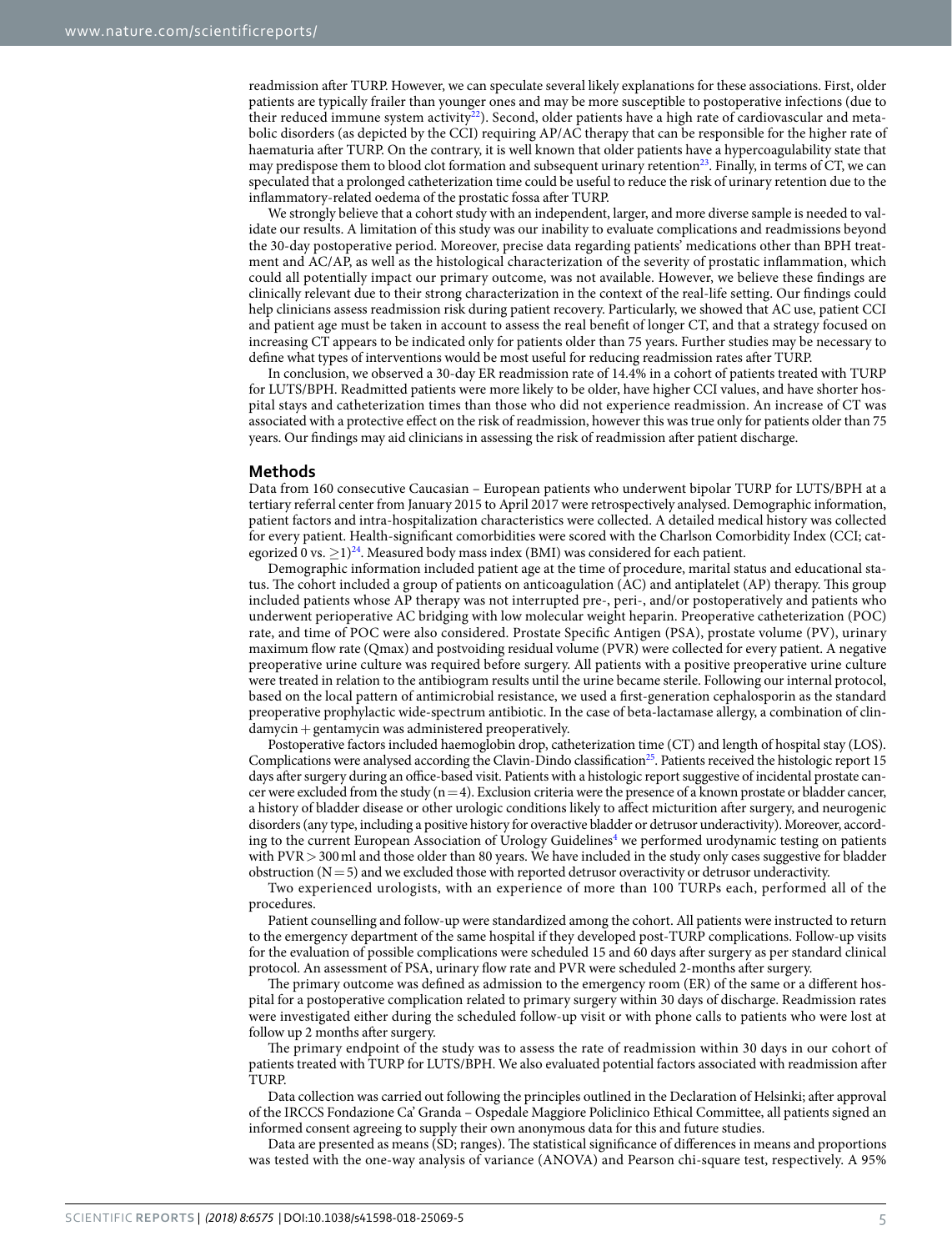confdence interval (95% CI) was estimated for the association of categorical parameters. Exploratory analyses were initially applied to all variables; variables were retained for analysis when deemed clinically signifcant to the results. Descriptive statistics were used to assess potential diferences in terms of clinical parameters and perioperative characteristics according to the readmission within 30 days status.

The number of days of catheterization after surgery was dichotomized according to the most informative cutoff (MOC) predicting 30-day readmission (3 days). This value was obtained by applying the  $X^2$  test for every possible cutoff value and choosing the lowest P value. Finally, patients were stratified into age categories and the most informative CT was applied to each category, testing diferences in 30-day readmission afer discharge. Univariate (UVA) and multivariable (MVA) logistic regression analyses were performed to assess the relationship between preoperative and perioperative characteristics and the probability of 30-day readmission. Statistical analyses were performed using the R statistical package system version 3.0.2 (R Foundation for Statistical Computing, Vienna, Austria) and SPSS statistical sofware, v 13.0 (IBM Cor., Armonk, NY, USA). All tests were two sided, with a signifcance level set at 0.05.

#### **Data Availability Statement.** All relevant data are within the paper and its Supporting Information fles.

#### **References**

- <span id="page-5-0"></span>1. McVary, K. T., *et al*. AUA Practice Guidelines Committee. American urological association guideline: management of benign prostatic hyperplasia. [http://www.auanet.org/guidelines/benign-prostatic-hyperplasia-\(2010-reviewed-and-validity-confrmed-](http://www.auanet.org/guidelines/benign-prostatic-hyperplasia-(2010-reviewed-and-validity-confirmed-2014)[2014](http://www.auanet.org/guidelines/benign-prostatic-hyperplasia-(2010-reviewed-and-validity-confirmed-2014)).
- <span id="page-5-1"></span>2. Wei, J. T., Calhoun, E. & Jacobsen, S. J. Urologic diseases in America project: benign prostatic hyperplasia. *Urology* **173**, 1256–61 (2005).
- <span id="page-5-2"></span>3. Hunter, D. J., McKee, M., Black, N. A. & Sanderson, C. F. Health status and quality of life of British men with lower urinary tract symptoms: results from the SF-36. *Urology* **45**, 962–71 (1995).
- <span id="page-5-3"></span>4. Gratzke, C. *et al*. EAU Guidelines on the Assessment of Non-neurogenic Male Lower Urinary Tract Symptoms including Benign Prostatic Obstruction. *Eur Urol.* **67**, 1099–109 (2015).
- <span id="page-5-4"></span>5. Rassweiler, J., Teber, D., Kuntz, R. & Hofmann, R. Complications of transurethral resection of the prostate (TURP)–incidence, management, and prevention. *Eur Urol.* **50**, 969–79 (2006).
- <span id="page-5-6"></span><span id="page-5-5"></span>6. Vest, J. R. *et al*. Determinants of preventable readmissions in the United States: a systematic review. *Implement Sci.* **17**(5), 88 (2010). 7. Van Walraven, C., Bennett, C., Jennings, A., Austin, P. C. & Forster, A. J. Proportion of hospital readmissions deemed avoidable: a systematic review. *CMAJ* **183**, E391–402 (2011).
- <span id="page-5-7"></span>8. Rambachan, A., Matulewicz, R. S., Pilecki, M., Kim, J. Y. & Kundu, S. D. Predictors of readmission following outpatient urological surgery. *J Urol.* **192**, 183–8 (2014).
- <span id="page-5-8"></span>9. Raslan, M. *et al*. Unplanned urology readmission in a district general hospital: are we meeting the standard? *J Clin Urol* **6**, 289 (2013).
- <span id="page-5-9"></span>10. Gore, J. L., Lai, J. & Gilbert, S. M. Urologic Diseases in America Project. Readmissions in the postoperative period following urinary diversion. *World J Urol.* **29**, 79–84 (2011).
- <span id="page-5-10"></span>11. Harraz, A. M. Risk factors of hospital readmission afer radical cystectomy and urinary diversion: analysis of a large contemporary series. *BJU Int.* **115**, 94–100 (2015).
- <span id="page-5-11"></span>12. Moschini, M. Incidence and Predictors of 30-Day Readmission in Patients Treated With Radical Cystectomy: A Single Center European Experience. *Clin Genitourin Cancer.* **14**, e341–6 (2016).
- <span id="page-5-12"></span>13. Moschini, M. Incidence and Predictors of 30-Day Readmission Afer Robot-Assisted Radical Prostatectomy. *Clin Genitourin Cancer.* **15**, 67–71 (2017).
- <span id="page-5-13"></span>14. Coley, K. C., Williams, B. A., DaPos, S. V., Chen, C. & Smith, R. B. Retrospective evaluation of unanticipated admissions and readmissions afer same day surgery and associated costs. *J Clin Anesth.* **14**, 349–53 (2002).
- <span id="page-5-14"></span>15. Normand, G. Macroscopic haematuria afer transurethral resection of the prostate. *Prog Urol.* **16**, 461–3 (2006).
- <span id="page-5-15"></span>16. Heidler, S., Bretterbauer, K., Schwarz, S. & Albrecht, W. Diversity of Bacterial Urine and Prostate Gland Tissue Cultures in Patients Undergoing Transurethral Prostate Gland Resection. *Urol Int.* **97**, 336–339 (2016).
- <span id="page-5-16"></span>17. Zhou, Y., Boudreau, D. M. & Freedman, A. N. Trends in the use of aspirin and nonsteroidal anti-infammatory drugs in the general U.S. population. *Pharmacoepidemiol Drug Saf* **23**, 43–50 (2014).
- <span id="page-5-17"></span>18. Becker, B., Knipper, S., Gross, A. J. & Netsch, C. Current Management in Transurethral Therapy of Benign Prostatic Obstruction in Patients on Oral Anticoagulation: A Worldwide Questionnaire. *J Endourol.* **31**, 163–168 (2017).
- <span id="page-5-18"></span>19. Descazeaud, A. *et al*. Impact of oral anticoagulation on morbidity of transurethral resection of the prostate. *World J Urol* **29**, 211–216 (2011).
- <span id="page-5-19"></span>20. Michielsen, D. P. J. *et al*. Comparison of the haemostatic properties of conventional monopolar and bipolar transurethral resection of the prostate in patients on oral anticoagulants. *Arch Med Sci AMS* **7**, 858–863 (2011).
- <span id="page-5-20"></span>21. Culkin, D. J. *et al*. Anticoagulation and antiplatelet therapy in urological practice: ICUD/AUA review paper. *J Urol* **192**, 1026–1034 (2014).
- <span id="page-5-21"></span>22. Montecino-Rodriguez, E., Berent-Maoz, B. & Dorshkind, K. Causes, consequences, and reversal of immune system aging. *J Clin Invest.* **123**, 958–65 (2013).
- <span id="page-5-22"></span>23. Mari, D. *et al*. Hemostasis and ageing. *Immun Ageing* **5**, 12 (2008).
- <span id="page-5-23"></span>24. Charlson, M. E., Pompei, P., Ales, K. L. & MacKenzie, C. R. A new method of classifying prognostic comorbidity in longitudinal studies: development and validation. *J Chronic Dis* **40**, 373–83 (1987).
- <span id="page-5-24"></span>25. Clavien, P. A. *et al.* The Clavien-Dindo classification of surgical complications: five-year experience. *Ann Surg* 250, 187-196 (2009).

#### **Acknowledgements**

The authors thank Dana Kuefner PhD for reviewing the language in this manuscript.

#### **Author Contributions**

Conceptualization: F.P., L.B., F.L., P.G.D.O., G.A., E.M. Data curation: F.P., L.B. Formal analysis: L.B. Investigation: M.F., L.B., A.G., E.D.L., F.P., S.P.Z., G.S. Methodology: F.P., L.B. Supervision: G.A., F.L., F.G., P.G.D.O., E.M. Validation: M.G.S., F.G., P.G.D.O., E.M. Writing – original draf: F.P. Writing – review & editing: F.P., L.B., E.M.

#### **Additional Information**

**Competing Interests:** The authors declare no competing interests.